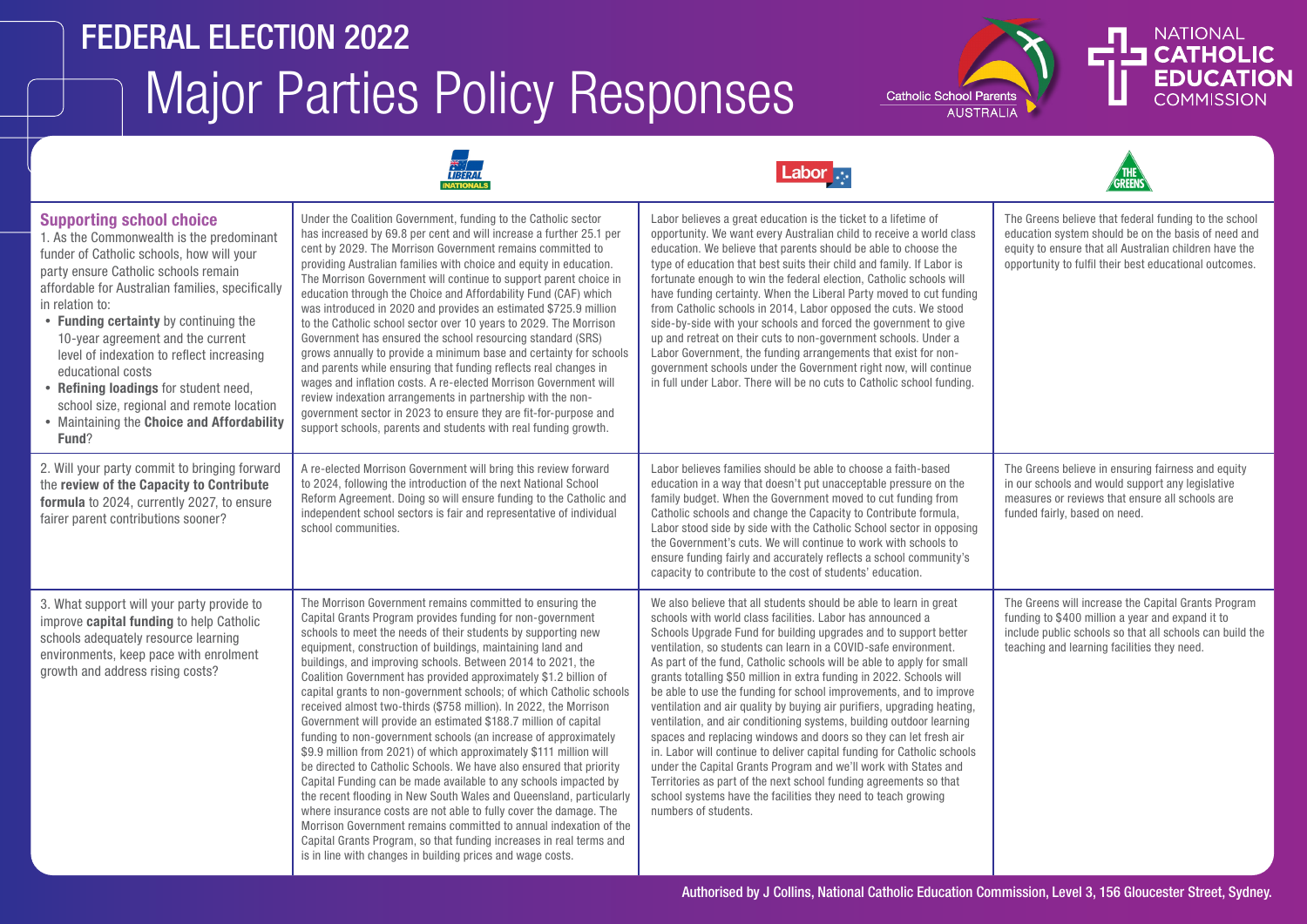services?

#### **FEDERAL ELECTION 2022 Major Parties Policy Responses**



care providers. This allows families to access the Child Care Subsidy